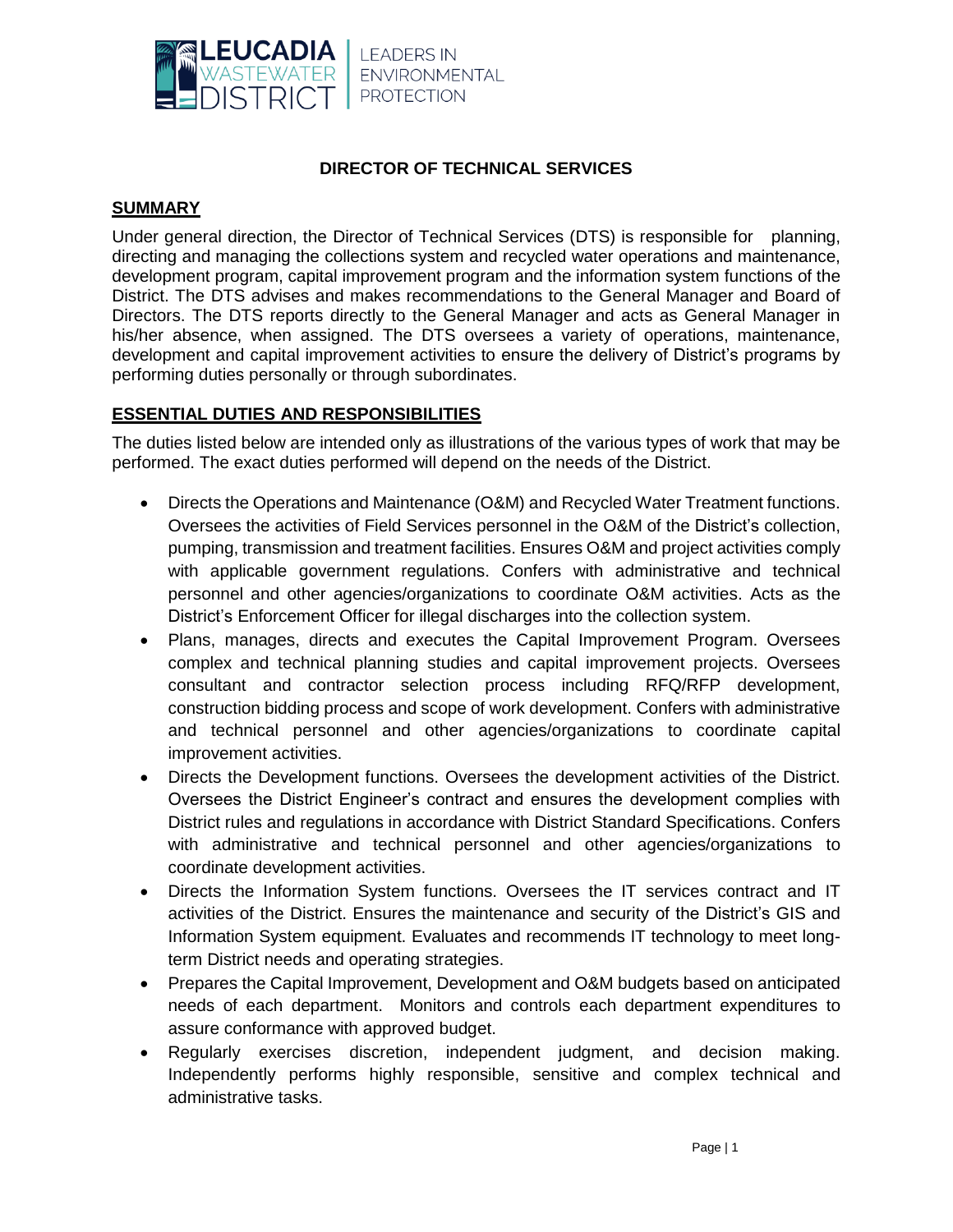- Responds to and resolves difficult and sensitive employee and customer issues/complaints.
- Conducts and prepares complex technical, statistical, financial and economic analysis detailed reports. Prepares recommendations and reports to District management, Board subcommittees and Board of Directors.
- Provides technical support to District Management.
- Reviews and analyzes existing and proposed state and federal legislation and regulations.
- Ensures compliance with safety standards and environmental regulations including preparation and submission of required reports.

# **SPECIFIC TYPES OF KNOWLEDGE, SKILLS, AND PHYSICAL ABILITIES REQUIRED FOR THESE DUTIES:**

- Ability to work both independently and work well within a team environment.
- Ability to perform and follow safety procedures.
- Ability to meet District's insurability standards.
- Ability to plan, direct and make effective written and oral presentations
- Ability to utilize personal computers in office
- Ability to perform intermediate functions in Microsoft Office Suite.

# **SUPERVISORY RESPONSIBILITIES**

Responsible for the overall direction, coordination, and evaluation of the Field Services Department. Directly supervises the Field Services Superintendent and Field Services Specialist. Carries out supervisory responsibilities in accordance with the organization's policies and applicable laws. Responsibilities include interviewing, hiring, and training employees; planning, assigning, and directing work; appraising performance; rewarding and disciplining employees; addressing complaints and resolving problems.

# **QUALIFICATIONS**

To perform this job successfully, an individual must be able to perform each essential duty satisfactorily. The requirements listed below are representative of the knowledge, skill, and/or ability required. Reasonable accommodations may be made to enable individuals with disabilities to perform the essential functions.

# **EDUCATION and/or EXPERIENCE**

Bachelor's degree from four-year college or university in engineering, business or public administration or related field and a minimum of five years relevant experience and/or training; or equivalent combination of education and experience. A Master's degree is desired but not required.

# **LANGUAGE SKILLS**

Ability to read, analyze, and interpret general business periodicals, professional journals, technical procedures, or governmental regulations. Ability to write reports, business correspondence, and contract documents. Ability to effectively present oral information and respond to questions from District Management, Board of Directors, customers, and the general public.